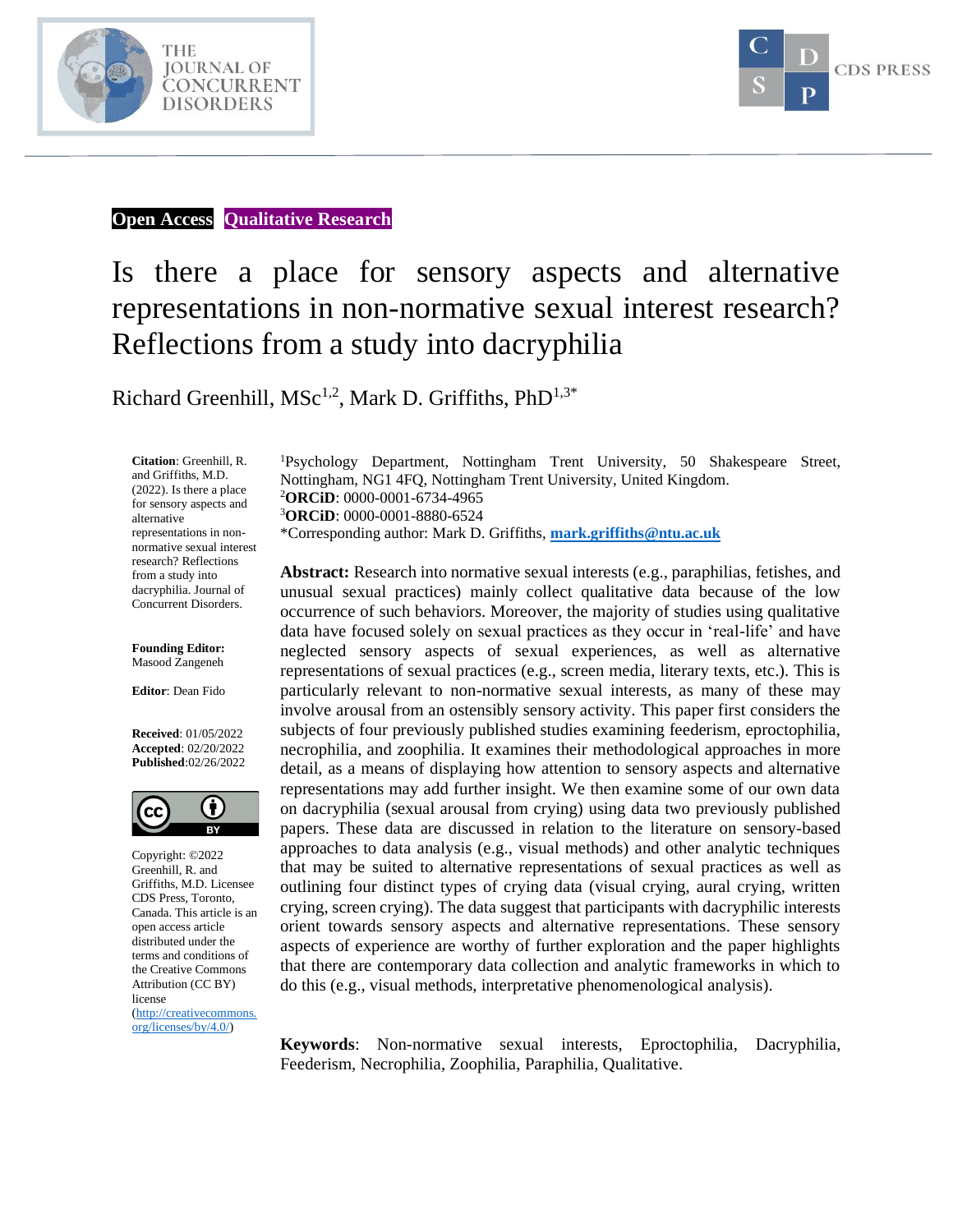### **Introduction**

Non-normative sexual interests have been described by different organizations and groups as paraphilias (American Psychiatric Association, 2013), unusual sex practices (e.g., Love, 1992) and/or fetishes (Griffiths, 2019). To some extent, these terms are interchangeable. In this paper, we use the term 'non-normative sexual interests', as we feel that it best describes the relation of such interests to societal attitudes (i.e., most individuals would not consider these interests normative) without being stigmatizing, and in a way that recognizes that not all sexual interests comprise sexual preferences. In particular, we choose not to use the term 'paraphilia', as this borrows from a discourse of pathology, which we do not intend to represent in this paper. Instead, we focus on non-normative sexual interests that are ostensibly 'healthy' for the individual(s) involved (i.e., they are consensual and do not require psychiatric or forensic treatment). It is, of course, the case that what constitutes a normative and healthy interest in one culture might not be reciprocated in another. Consequently, this opening section of the paper will focus on research carried out in North America and Western Europe.

A number of studies can be considered representative of research into non-normative sexual interests (e.g., Bruno, 1997; De Silva & Pernet, 1992; Pate & Gabbard, 2003; Weinberg, Williams & Calhan, 1995). Broadly speaking, these studies can be distinguished by their use of qualitative or quantitative data. We believe that, problematically, the majority of studies using qualitative data have focused solely on sexual practices as they occur in 'real-life' and have neglected sensory aspects of sexual experiences, as well as alternative representations of sexual practices (e.g., screen media, literary texts, etc.). This is particularly relevant to nonnormative sexual interests, as many of these may involve arousal from an ostensibly sensory activity. Moreover, this shortcoming may be a result of limitations in the methodological approaches that are utilized in these studies.

We would now like to consider the subjects of some of these studies and their methodological approaches in more detail, as a means of displaying how attention to sensory aspects and alternative representations may have added further insight. Following this brief critique, we will examine some of our own data with regards to a specific non-normative sexual interest (i.e., dacryphilia). These data will then be discussed in relation to the literature on sensory-based approaches to data analysis (e.g., visual methods) and other analytic techniques that may be suited to alternative representations of sexual practices.

# **Limitations in current qualitative research into non-normative sexual interests**

Terry and Vasey's (2011) case study into feederism (i.e., sexual arousal from weight gain, either as a 'feedee' or 'feeder') uses an in-depth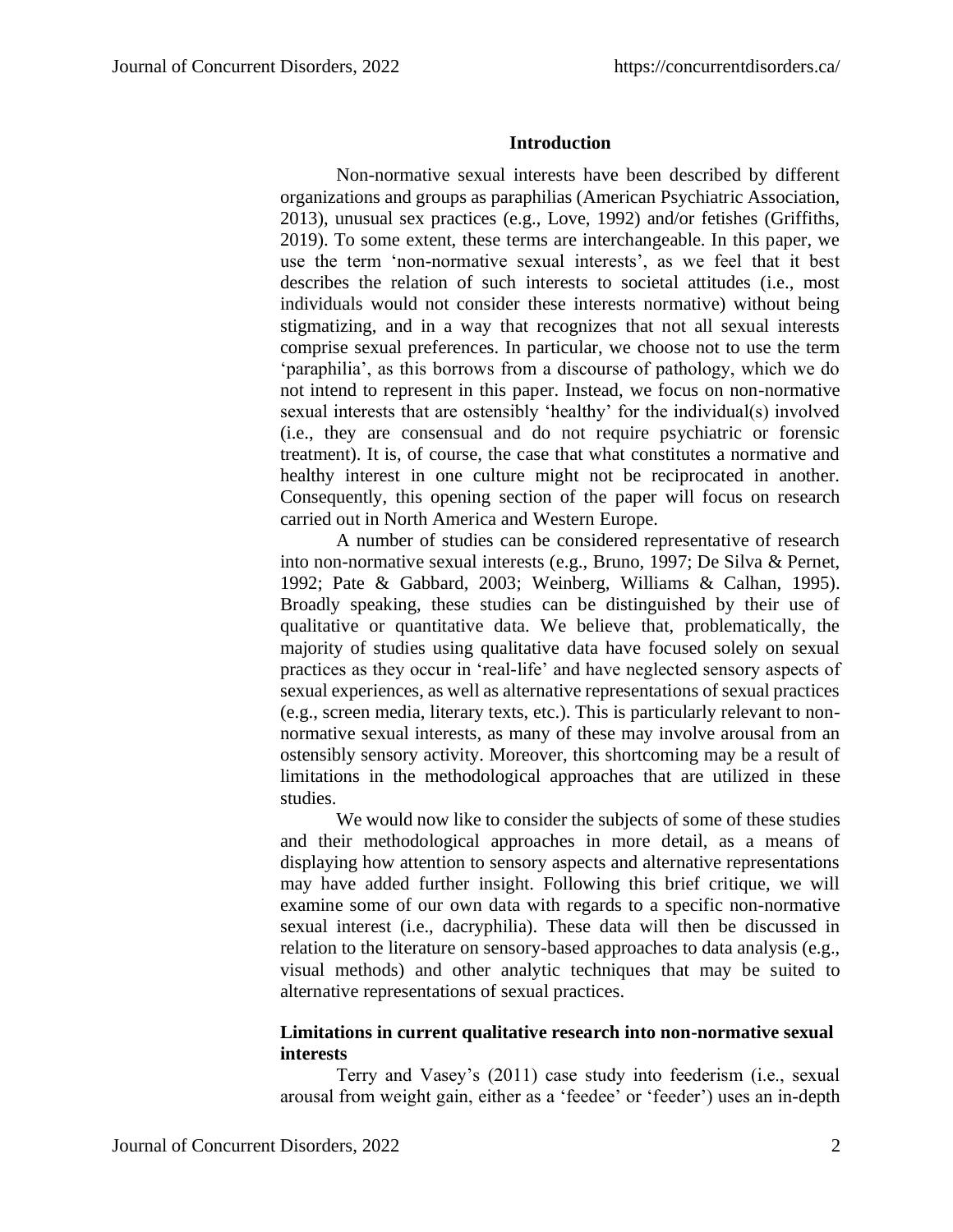semi-structured asynchronous online interview as its source data. These data are analyzed in an explanatory framework and the analysis is based on the questions asked by the interviewer, rather than using any overriding epistemological or theoretical assumptions (i.e., it is based on what Yin [1994] refers to as *"study propositions"* [p.21]). Lisa, the subject of the case, has a sexual interest in gaining weight herself (i.e., she is a 'feedee') and observing the weight gain of other women (which is commonly termed 'fat admiration'). This would certainly seem to involve visual sensory aspects. As Lisa explains, in order to fully appreciate weight gain in other women, she prefers to see how the body physically changes shape over time. To some extent, this visual aspect of her interest is addressed by the researchers' use of a Figure Rating Scale in relation to Lisa's current weight, ideal feedee weight, and ideal non-feedee weight. Lisa's ratings for this scale are reproduced in the paper for the reader to see. However, the body representations used on this psychometric scale are likely intended for a variety of respondents and therefore may be a generic representation of Lisa's interest. Furthermore, they only deal with visual aspects related to Lisa's self-image, rather than her interests in other women's bodies. Elsewhere in the analysis, Lisa also refers to her use of online images for masturbation and arousal purposes. This highlights the fact that Lisa never describes any 'real-life' encounters that she has had with women – she prefers to use screen media for this part of her interest.

Case studies are often concerned with the idiographic examination of novel phenomena in their entirety (Willig, 2009), and this may have influenced Terry and Vasey's choice not to focus solely on visual aspects of feederism and fat admiration, or Lisa's use of screen media. As such, Terry and Vasey's description of the sensory aspects and different media in Lisa's interest is somewhat limited by its case study design. However, the use of visual representations of Lisa's weight gain and that of others, either created by Lisa or downloaded from the internet, may have shed some further light on the nuances of feederism and fat admiration.

In a similar vein to Terry and Vasey (2011), Griffiths' (2013) case study into eproctophilia (i.e., sexual arousal from anal flatulence) also uses an in-depth semi-structured asynchronous online interview as its source data, which are analyzed in an explanatory framework also based on study propositions (Yin, 1994). Brad, the subject of the case, has a sexual interest in anal flatulence, which seems to naturally be concerned with sensory functions such as smell and sound. Indeed, Griffiths' (2013) choice of extracts describe in some detail the important role of smell and sound in Brad's interest, and what constitutes an arousing smell and sound for him. Within the limitations of a case study design, Griffiths (2013) then gives a good description of sensory aspects of anal flatulence. However, it is conceivable that the presentation of, for example, audio clips of sounds that arouse Brad may have brought some deeper understanding to his experience of this sexual interest. While Griffiths attempts to bring the sensory aspects to the fore, it is important to note that the method and the reporting of it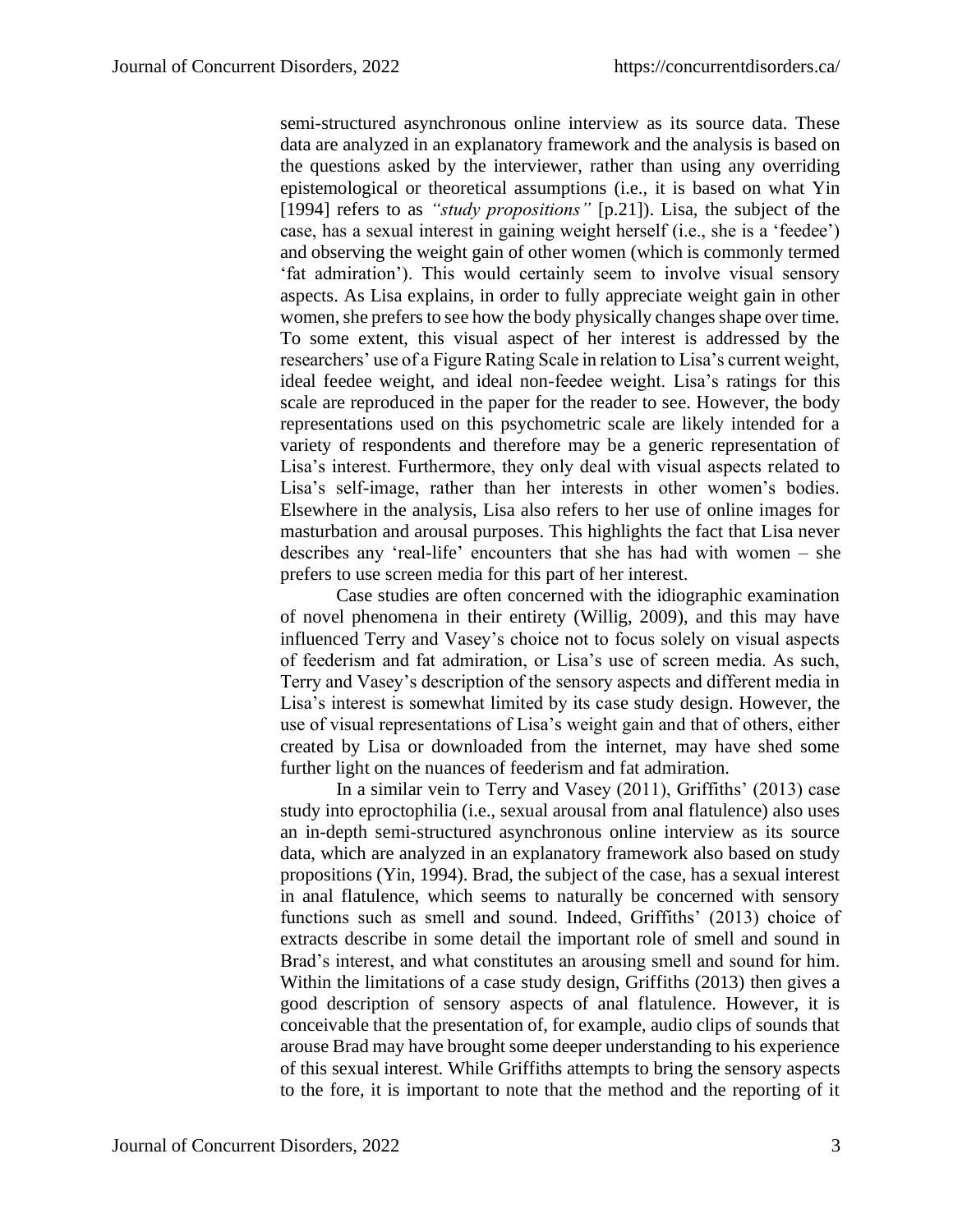simply cannot do it in a way that brings the sensory aspects of the case study to life as it would be if Brad was interviewed in the broadcast media (as this would at least bring the auditory aspects to the fore but the olfactory aspects would still be lost).

Moving away from case study designs, Aggrawal (2009, 2011) analyses secondary data from both medical and legal cases to describe different experiences within both necrophilia and zoophilia. These experiences are organized into ten different 'classes', which Aggrawal indicates increase in severity. Aggrawal analyses his sources in a descriptive framework that, although not specified, can be likened to a thematic analysis (Braun & Clarke, 2006). In the two studies previously discussed, feederism and eproctophilia ostensibly seem to be focused on various sensory aspects. This is not necessarily the case with necrophilia and zoophilia, as although there may undoubtedly be visual preferences, these interests would appear to be focused on the subject as dead or an animal. Instead, we feel that necrophilia and zoophilia may be more readily associated with alternative representations of sexual practices, as it may be difficult to access dead bodies and specific animals.

However, Aggrawal's descriptions of these interests, and his classification system, rest on the assumption that those with a necrophilic and zoophilic interest primarily engage in 'real-life' scenarios. His Class I (i.e., "role-players") and Class III (i.e., "fantasizers") describe individuals who either act with (living) humans or fantasize without any 'real-life' encounters. Yet all of the other classes involve physical contact with dead bodies or animals. This may be a result of the secondary data that Aggrawal uses in his analysis, as it is unknown to us whether many medical or legal cases exist that involve alternative representations of necrophilic and zoophilic sexual practices.

However, it is certainly the case that zoophilic pornographic websites exist (e.g., Jenkins & Thomas, 2004; Maratea, 2011). Likewise, we imagine that it would be easier for individuals to find visual representations of dead bodies on the internet, or to read descriptions of dead bodies in fictional texts/crime reports, than to obtain access to an actual dead body. This is important because by not examining the potential existence of such alternative representations of these interests, we feel that something may have been missed from the experiences of those with necrophilic or zoophilic interests.

# **Dacryphilia: Data in action**

In the previous section, we outlined how studies into four different non-normative sexual interests may have had shortcomings with regards to sensory aspects of the interests and alternative representations of sexual practices within these interests. We would now like to give some examples from our own research into dacryphilia, which give an idea of how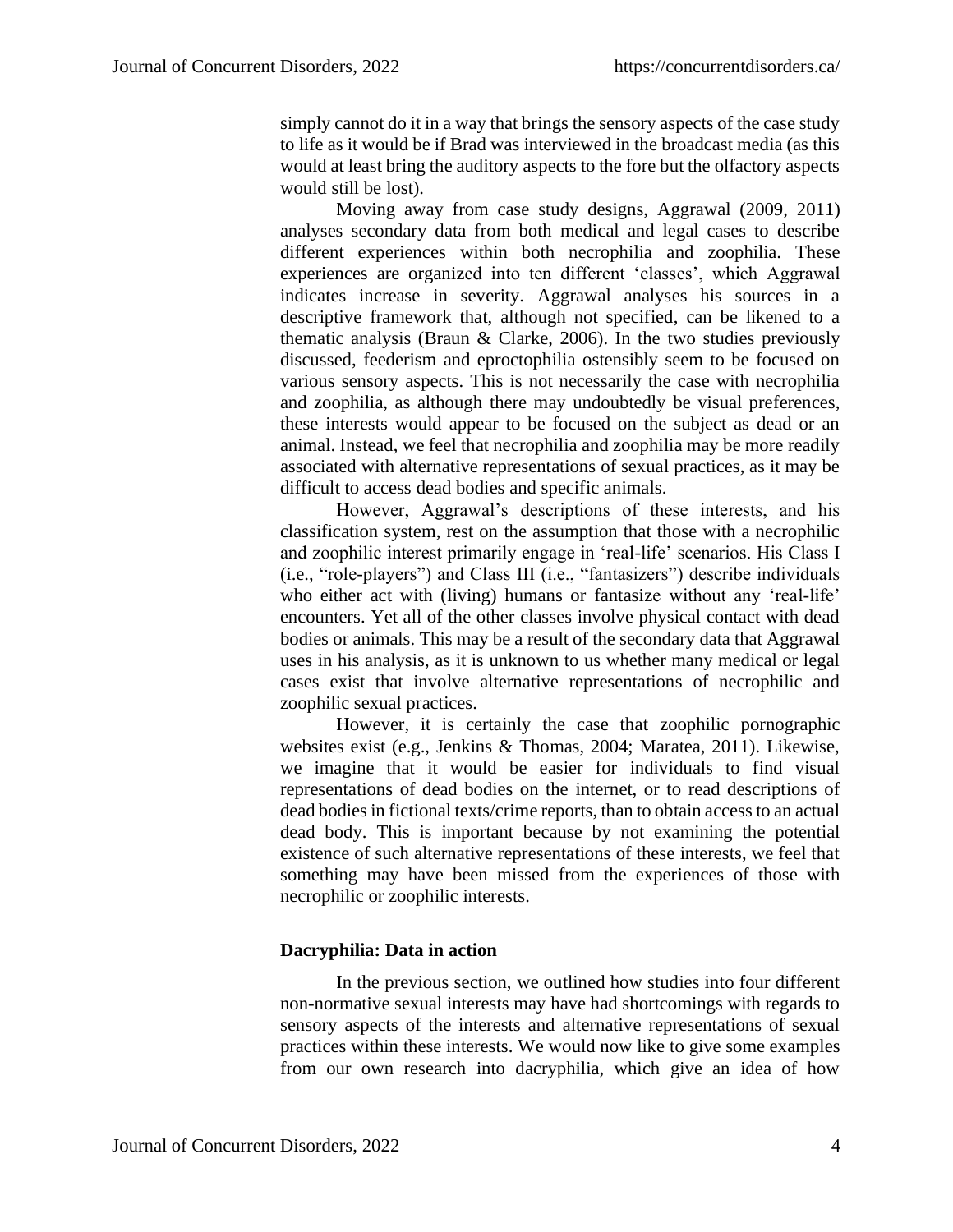participants attended to specific sensory aspects and alternative representations in their responses.

The data are drawn from a set of semi-structured online asynchronous interviews with eight individuals with dacryphilic interests (i.e., they were sexually aroused by tears and/or crying). We have previously analysed these data using thematic analysis and discourse analysis to explore different interests within dacryphilia (see Greenhill  $\&$ Griffiths [2015, 2016] for further information on the participants and design of the study). During that analysis, it became clear that a number of participants referred to the sight and sound of crying and tears. Similarly, many participants exclusively experienced their interest through screen media and literary texts. By the time this was realized, we were already drafting our papers and could not do significant justice to the sensory factors outlined above. However, by giving some examples in this section, we hope to inspire other researchers to consider sensory aspects and alternative representations of sexual practices when planning their data collection.

The following data can be broadly split into two different sensory aspects (i.e., visual and aural crying) and two alternative representations of sexual practices (i.e., written and screen crying). Although there is no hierarchical relationship between these different ways of experiencing crying, it is worth noting that the alternative representations of crying are experienced either visually and/or aurally.

# *Visual crying*

In their descriptions of what they enjoyed about crying, it was clear that a number of participants focused on visual aspects of crying. In this extract, Angela M describes what arouses her about the movements of the face during crying:

> *"I like to see the image mostly, the face morphing under the strain, the turbulence of emotion"* (Angela M).

Note here that Angela M specifically orients to the visual aspects by stating that she likes to *"see the image"* of the face. Likewise, the fact that she refers to *"the face morphing"* also suggests that she enjoys the way the face changes during the crying period, which would require visual attention in order to fully appreciate. Although she then refers to *"the turbulence of emotion"* (which appears to move beyond the visual), our contextual understanding is that Angela M feels that she can see this emotion through the face's movements. Another participant (TorNorth) does not specifically mention sight in the next extract:

*"I personally like the protruding, curling, contorting or bulging of the bottom lip when women cry"* (TorNorth).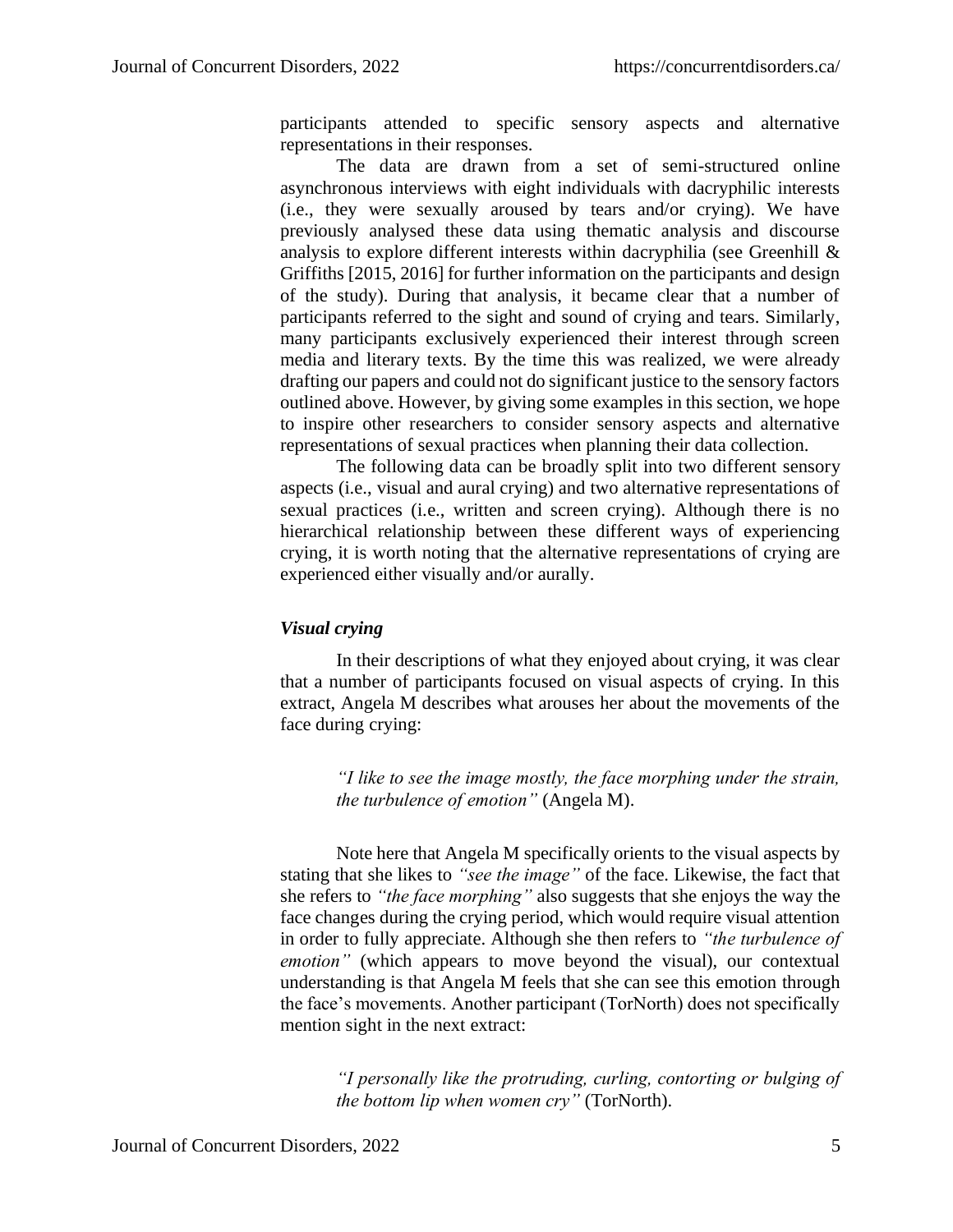However, his use of four different verbs to describe what he enjoys about women's lips during crying suggests that he pays a lot of visual attention when he observes crying. To others, words such as *"protruding"* and *"bulging"* may appear to be almost identical in meaning, yet TorNorth is clearly able to distinguish between the two. We would suggest that this is because he is visually focused. Furthermore, the verbs that TorNorth uses are all related to sensory perception. It is not possible to hear, smell, or taste a *"curling"* lip. This is clearly an action that must be seen rather than heard, felt, and/or smelt.

# *Aural crying*

Other participants' descriptions focused on aural aspects of crying. Chendru contrasts aural and visual aspects of crying in the following extract:

> *"One thing I discovered very recently is that watching a man crying is somewhat satisfying, but hearing a man cry is much more satisfying for me. The sound is more immediately stimulating"* (Chendru).

Here, Chendru nods to the possibility of *"watching a man cry"*, but goes on to specify that *"hearing a man cry is much more satisfying for me"*. Her focus on aural aspects is further emphasized by her direct reference to *"the sound"* of crying. In response to a question about her feelings towards normative sexual practices, Meantangerine elaborates on what exactly is stimulating about the sound of crying:

*"I still enjoy plain sex, but I can't orgasm from it without thinking about crying...there are things that turn me on, but somehow it all ties back in to crying: e.g., heavy breathing (I can imagine how it sounds when he cries)"* (Meantangerine).

Meantangerine makes direct reference here to *"how it sounds when he cries"* and also gives the example of *"heavy breathing"* in relation to the type of sound that she enjoys. Although it may appear common sense that crying can involve the crier making specific sounds, we believe that this may not have occurred to researchers as being an essential aspect of arousal for some individuals. Indeed, Meantangerine states that she *"can't orgasm from [plain sex] without thinking about"* crying sounds. This suggests that the aural aspects of crying may be integral to her interest and therefore should be worthy of study.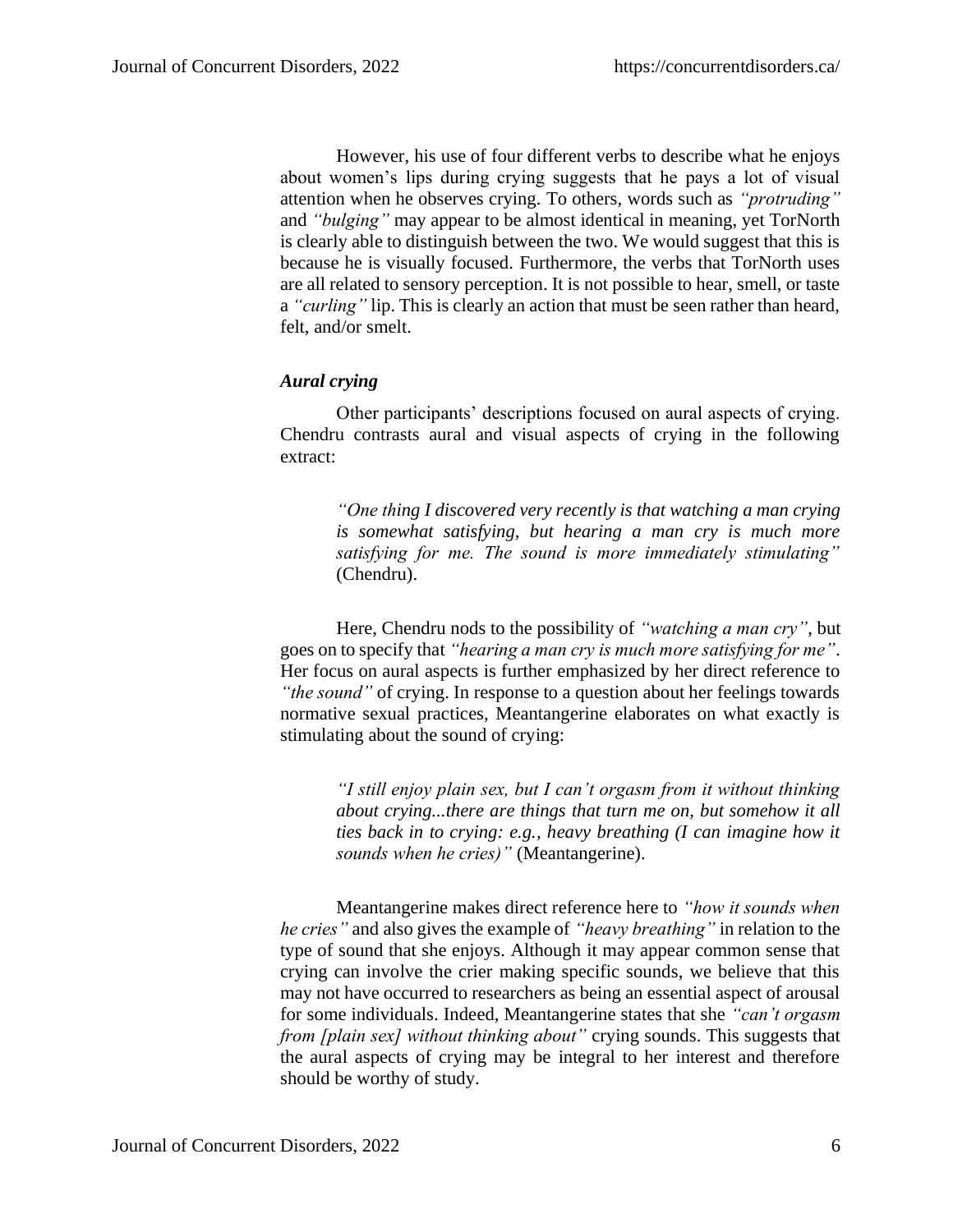# *Written crying*

When probed further about the specifics of their interest in crying, a number of participants gave accounts of how they were aroused by written crying. On the surface, this is not necessarily surprising, as a number of erotic novels exist and these novels may eroticize crying. However, the examples that participants gave were not from erotic novels. Angela M draws on classic literary fiction to exemplify her enjoyment of crying:

*"I like it when it happens all of the sudden and the character of my story is not willing to let go, to cry yet, he struggles, he represses, denies what he feels then...there's this minutiae catharsis, when his eyes get flushed, well up with tears or the man is either shaken by sobs, has a breakdown or other such scenario. Such as Heathcliff in Wuthering Heights before the death of his beloved Catherine, such as Mr. Rochester in Jane Eyre"* (Angela M).

Angela M specifically references the characters of Heathcliff in *Wuthering Heights* and Mr. Rochester in *Jane Eyre*. In doing so, she locates her interest within these literary texts, rather than in erotic novels and other erotic fiction. Similarly, her description of how *"the character of my story is not willing to let go, to cry yet, he struggles, he represses, denies what he feels then…there's this minutiae catharsis"* suggests that she is focused on tragic literary devices (e.g., catharsis), which may play an important role in her arousal. Moreover, it is of interest that she is sexually engaged with written descriptions of crying, instead of real-life encounters. Meantangerine broadens the literary field when discussing the role of nonfiction texts in her arousal:

> *"It was actually a pretty dry list of statistics about how and how often men cry. It was based on William Frey's study from the 80s. I can still orgasm just from looking at statistics about crying"* (meantangerine).

The focus of Meantangerine's arousal in this extract is an academic *"study from the 80s"* which comprises *"statistics about crying".* This would appear to move the topics of written descriptions of crying even further away from erotic novels. By Meantangerine's own admission, there is nothing erotic or even emotional (as Angela M suggests in relation to Heathcliff and Mr. Rochester) about these statistics – they are simply *"a pretty dry list of statistics".* In spite of this, she *"can still orgasm just from looking at statistics",* which indicates the integral role that such non-fiction texts may play in her arousal. As far as we are aware, the role of both literary and non-fiction texts is largely unexplored in the study of non-normative sexual interests. Although there has been some discussion of the role of non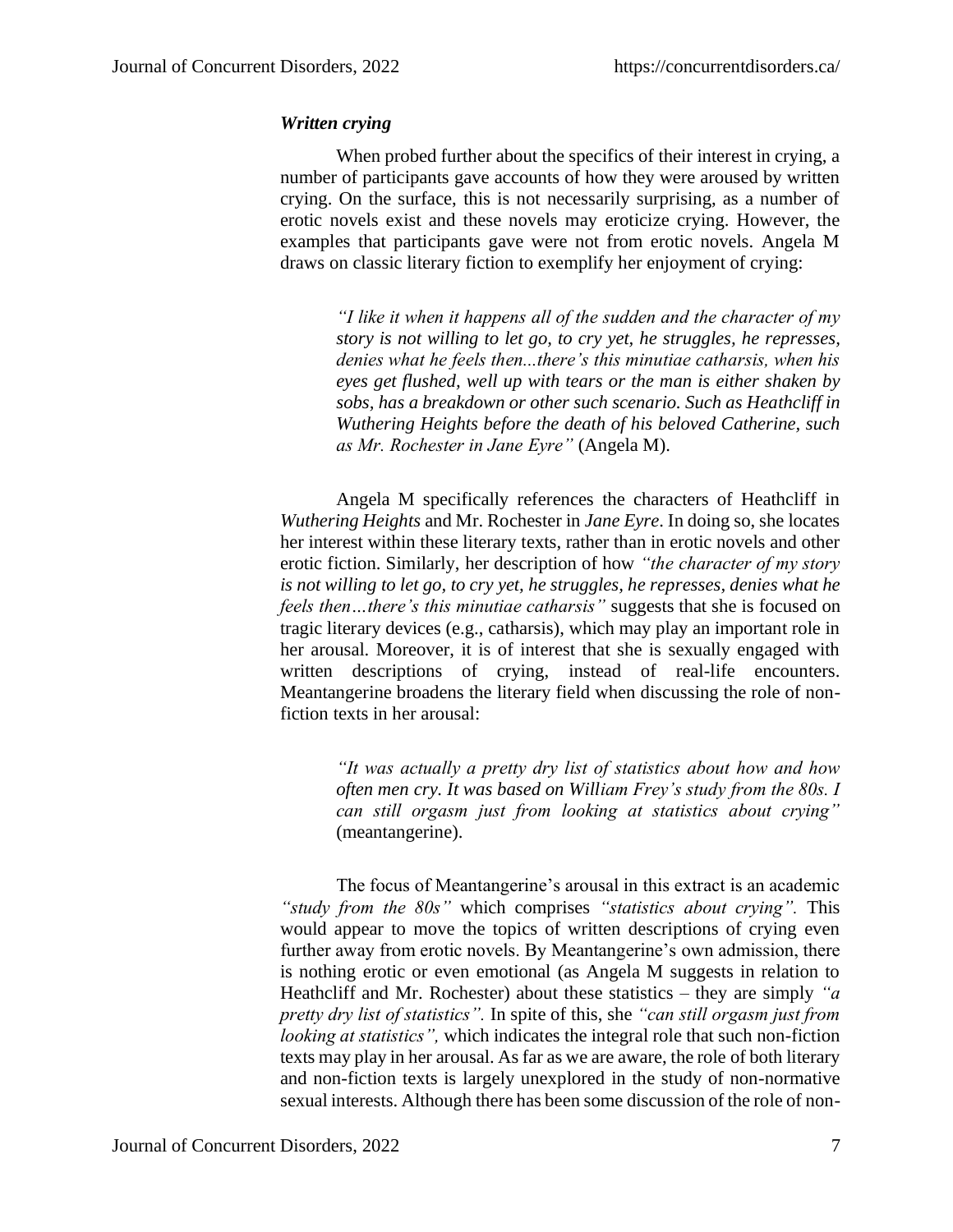normative sexual interests in erotic novels, this has focused on the contrast between popular literary depictions and the realities for those with these sexual interests (e.g., BDSM in *Fifty Shades of Grey* [Barker, 2013]). As such, the discussion of how different literary texts may be used by those with non-normative sexual interests is somewhat non-researched and we feel that this may represent a novel area for exploration.

### *Screen crying*

Another interesting occurrence was that all of the study participants gave accounts of screen crying in relation to their arousal. Once again, this may not initially appear surprising, owing to the large amount of (free) internet pornography available, some of which surely contains scenes involving crying. However, participants in the study tended not to focus on descriptions from pornographic films or photographs. In the following extract, Chendru describes a crying scene from a television series:

> *"However, on the same show [The Mentalist], Simon Baker had a crying scene that was very different. When he broke down, his face contorted, we could see his throat working as he tried to hold the emotion back, and finally he gave in and began to cry. Unfortunately, just at that moment the camera cut from a close-up to a long shot from outside the room he was in"* (Chendru).

Here, Chendru specifically states that she is referring to a television *"show".* She also describes how *"the camera cut from a close-up to a long shot",* which further emphasizes not only that she is viewing the crying through a screen, but also that the scene itself is constructed using edited camera footage. The attention that Chendru has paid to the scene is also somewhat notable. Presuming that she is recalling the scene from memory, she manages to describe in detail how *"when he broke down, his face contorted, we could see his throat working as he tried to hold the emotion back, and finally he gave in a began to cry".* This may suggest that she has watched the same scene a number of times. It may also indicate that screen depictions of crying are very vivid and memorable for Chendru. Either way, it appears clear that Chendru is completely engaged with this crying scene and that it is of importance to her. The scene that she references is also clearly non-pornographic in nature. In another extract, Punkchick provides an interesting take on pornographic scenes when describing her preferences in screen depictions of crying:

*"I like watching comforting/crying scenes in normal movies/TV shows. In pornographic material I like videos that involve crying for emotional reasons (not BDSM). For example, people who are*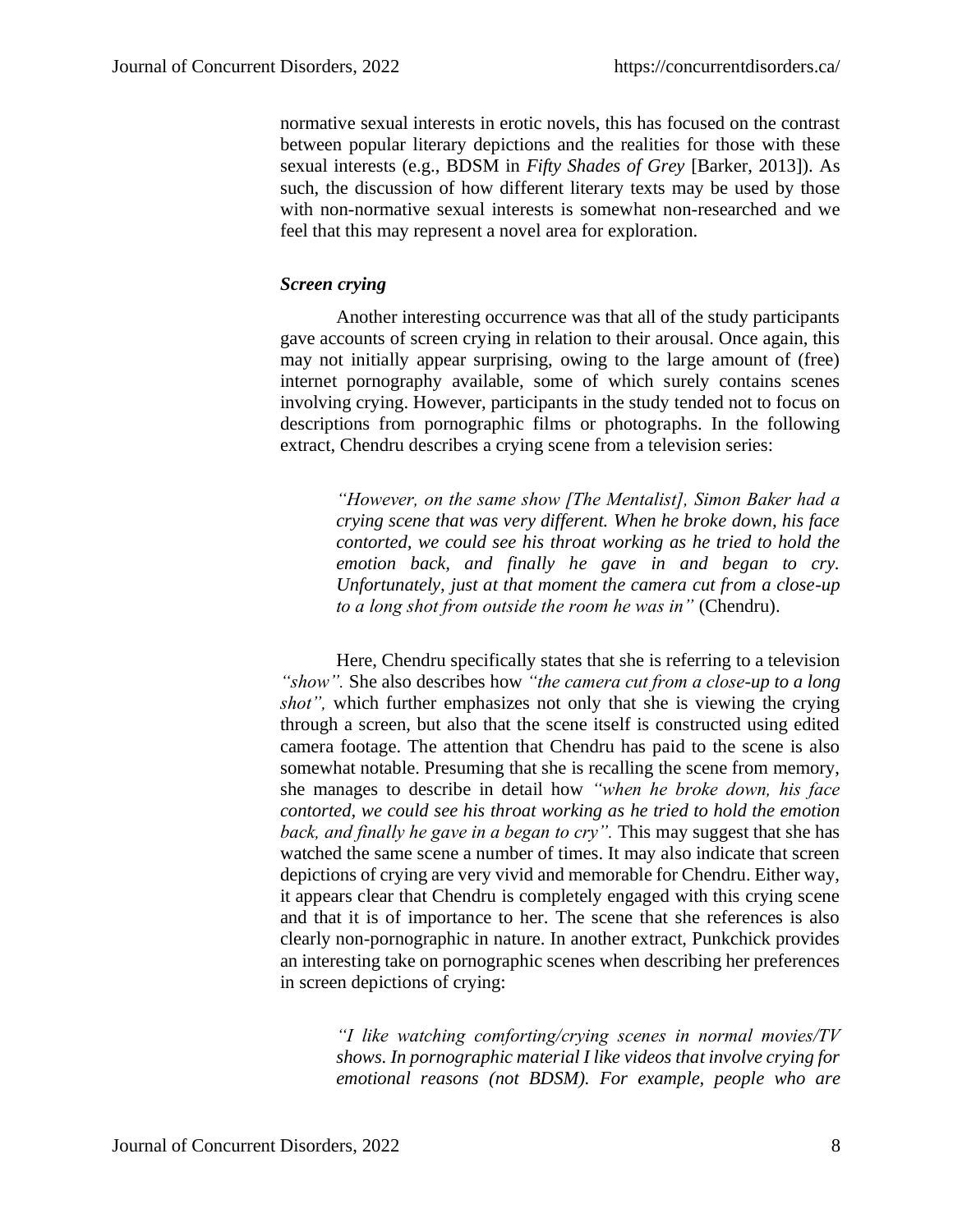*unsure of themselves sexually or are scared, because it shows an emotional intimacy"* (Punkchick).

Initially, Punkchick references that she likes *"watching comforting/crying scenes in normal movies/TV shows"*, perhaps in a similar way to Chendru. She then goes on to describe the role that *"pornographic material*" plays in her interest. However, rather than being interested in overtly sexual pornographic videos, Punkchick states that she likes videos with *"people who are unsure of themselves sexually or are scared"*. This implies that she may be more focused on aspects of the scenes that would not be considered erotic normatively. Punckchick further confirms this by clarifying that she likes videos that *"involve crying for emotional reasons (not BDSM)"* and that show *"an emotional intimacy".* Consequently, although Punkchick does watch pornographic videos in relation to her interest, she seems to be more interested in social and emotional responses to sexual practices in these videos, rather than the sexual practices themselves. This provides some contrast to other accounts of pornographic image use by those with non-normative sexual interests, whereby it has been assumed that individuals are interested in sexually explicit images (e.g., an image of a dog's penis juxtaposed next to a woman's face covered in semen [Jenkins & Thomas, 2004]). We feel that the use of non-sexually explicit pornographic videos, television series and films described in participants' responses may represent another area that is relatively non-researched in the literature to date and may also be worthy of further exploration.

#### **Where next with sensory aspects and alternative representations?**

In the previous section, we outlined a number of examples from our research into dacryphilia that may have benefitted from more analytic attention to visual and aural aspects, as well as alternative representations of crying. We would now like to discuss further how more attention could be paid to the above.

#### *Visual data*

Although anthropology, cultural studies, and sociology have a longer history with visual methods (Harper, 2002), in recent years psychology has begun to increasingly embrace visual data (see Reavy [2011a] for an overview). Reavy (2011b) suggests that visual data can bridge a gap left by the 'turn to language' in psychology in the 1970s and 1980s (see Burr, 2003), namely that much qualitative research has focused on language to the detriment of other areas. For example, it can be challenging to articulate specific experiences verbally (e.g., sensitive, emotional or particularly complex experiences). In such situations, the use of visual accounts may communicate more than verbal accounts could (Brunsden & Goatcher, 2007). In addition, the use of visual data often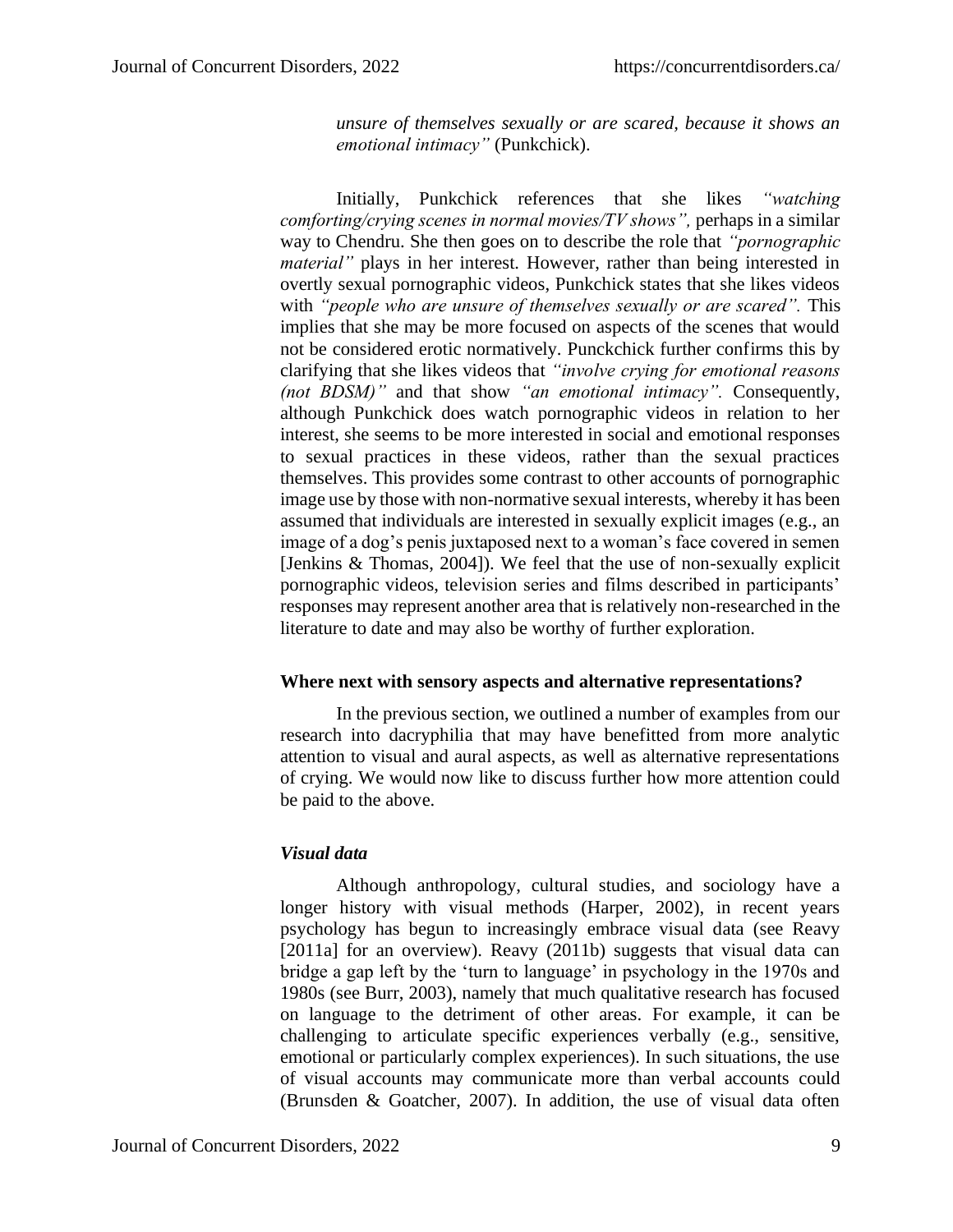constitutes participatory research, whereby the participant either directly chooses or creates the images to be used in the research (Brunsden, Goatcher & Hill, 2009; Reavy, 2011b). Finally, visual methods may better recognize the embodied nature of individual's lived and felt experiences of the social world, which can be especially important in the study of sexuality (Bowes-Catton, Barker & Richards, 2011).

Cronin (1998) suggests that photographic images can exist to either provide information or provoke emotional reactions. Arguably, visual data can be collected that fulfils both of these functions (Brunsden & Goatcher, 2007). However, in the context of the cited studies into non-normative sexual interests, where understanding was lacking with regards to the subject of the interest, we would argue that informational images would be a better starting point. This is important, as research using visual data often explores how participants visualize emotional responses to their experiences. Although this is undoubtedly also of interest in relation to nonnormative sexual interests, the initial point for us would be to explore what is visually appealing to participants about their non-normative interest.

Broadly speaking, Reavy (2011b) identifies two ways of collecting visual data. Photo-elicitation refers to the use of pre-existing visual images as prompts for the research (e.g., family photos, images from an advertising campaign, etc.), while photo-production refers to the use of visual images that are created specifically for use in the research (e.g., photos, videos, drawings, etc.). Within the context of non-normative sexual interests, we feel that either data collection technique could be relevant. In a previous example, TorNorth talks about the *"protruding, curling, contorting or bulging of the bottom lip".* We have previously suggested that these verbs may appear similar in meaning to somebody who does not have in interest in crying. This could be addressed by asking participants like TorNorth to choose some photos that represent each of these movements and discuss them with the researcher. Likewise, Punkchick describes how *"in pornographic material I like videos that involve crying for emotional reasons".* What exactly such a scene would consist of may not be immediately apparent to the researcher. Therefore, by asking Punkchick (or someone like her) to choose an example scene of the above, the researcher would be able to talk this through with her and gain better understanding of what she is referring to. In the first section of this paper, we discussed the idea that Terry and Vasey's (2011) use of a Figure Rating Scale may have reduced Lisa's interest to a generic image. Visual methods could address this by asking Lisa to create her own images (photographic or otherwise) of the different weights in question. Moreover, the use of both photoelicitation and photo-production techniques presents an opportunity to use the images in writing up the case study. This means that the reader can literally see what the participants are referring to. Although the reader may still interpret the images in a different way to the participant, this would place some emphasis on the centrality of visual aspects to the participants' interest.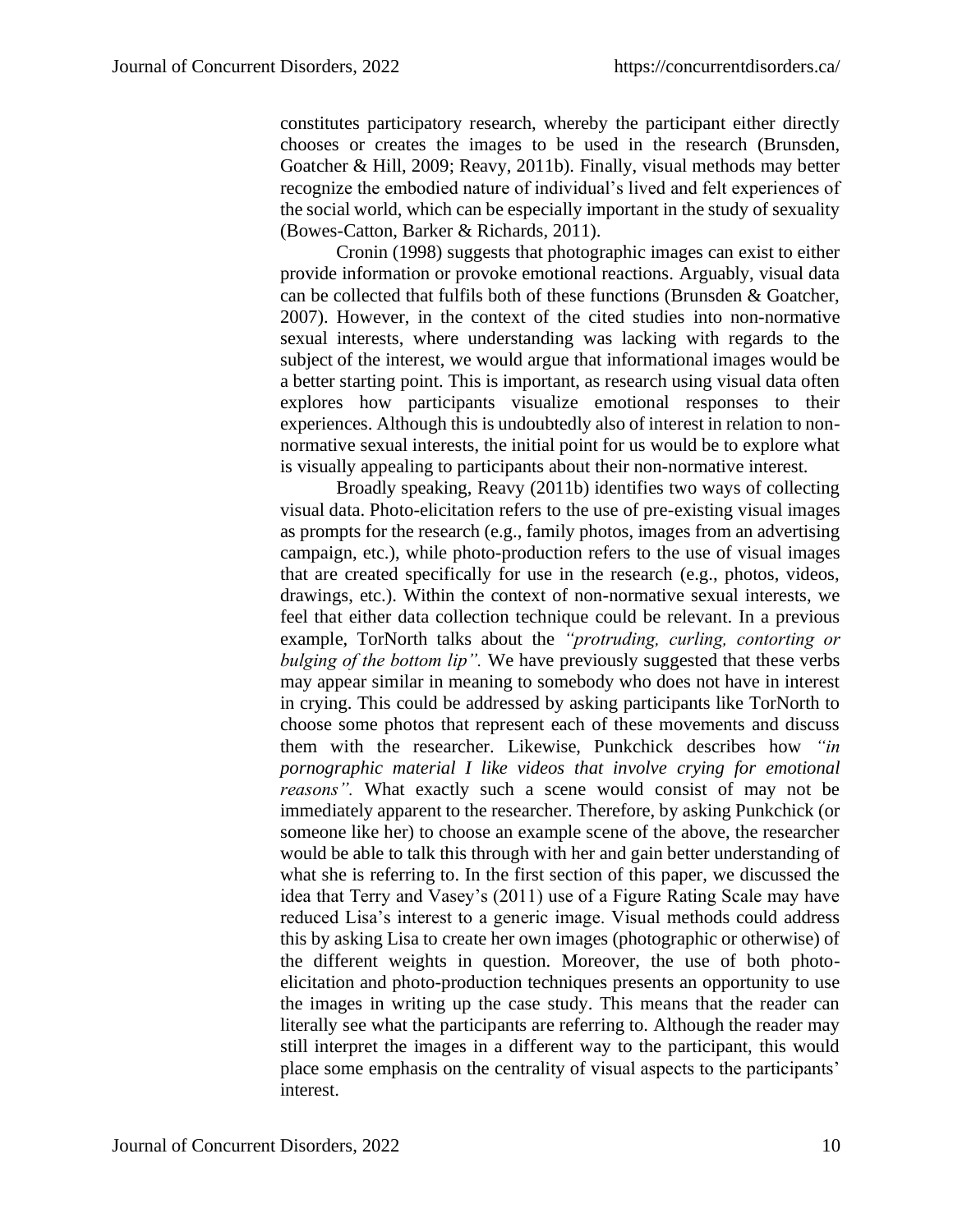Visual data in psychology has largely been analyzed using the same techniques that would be applied to verbal data. We would also suggest that there may be a place for the semiotic analysis of visual data (e.g., Barthes, 1977). However, as semiotic analysis is concerned with the identification and analysis of signs that essentially lay beneath the (visual) text, the role of the participant in such an analysis may be somewhat lost and consequently the focus may clash with the participatory aims of many visual methods. Brunsden and Goatcher (2007) suggest that Interpretative Phenomenological Analysis (IPA; Smith & Osborn, 2003) may be more suited to the analysis of visual data than other techniques. IPA focuses on interpretation (i.e., from both participant and researcher) and sense-making as integral to individual experience (Willig, 2009). Within both photoelicitation and photo-production techniques, the onus is on the participant to choose or create images that represent their interpretation of a specific experience, which ties in well with IPA. To continue the example of TorNorth, an IPA analysis of images of different movements of women's lips may assist in exploring how TorNorth makes sense of each of these movements, both as sexually arousing and as different from each other. Likewise, an IPA analysis of a visual scene relevant to Punkchick's interest may assist in discovering how she attaches emotional meaning to crying in her interpretation of the scene.

# *Aural data*

Interview data (i.e., recorded audio interviews) can often be aural, as the data are actually heard by the researcher that is interviewing the participant. However, we are more concerned with aural data as sounds, rather than as verbal communications that are transcribed. Moreover, the fact that participants both in our study and other studies (e.g., Griffiths, 2013) have oriented specifically to sounds in their responses has necessitated our discussion of this area. As far as we are aware, psychology has largely avoided the analysis of this kind of aural data. As such, our discussion in this area is entirely tentative and somewhat limited. However, we would suggest that aural data could be collected and analyzed in a similar way to visual data, as outlined previously. For example, a participant could be asked to bring an audio recording of a sound that is particularly arousing for them, and their experience of this sound could be analyzed in, for example, an IPA framework. Likewise, by attaching audio clips of these sounds to an online publication of a report, the exact nature of this sound would be clear for the reader. One potential issue with the collection of aural data in relation to non-normative sexual interests is that many of these interests involve arousal from human functions (e.g., crying in dacryphilia). As such, there may be ethical issues in a participant consensually obtaining an audio recording of another person.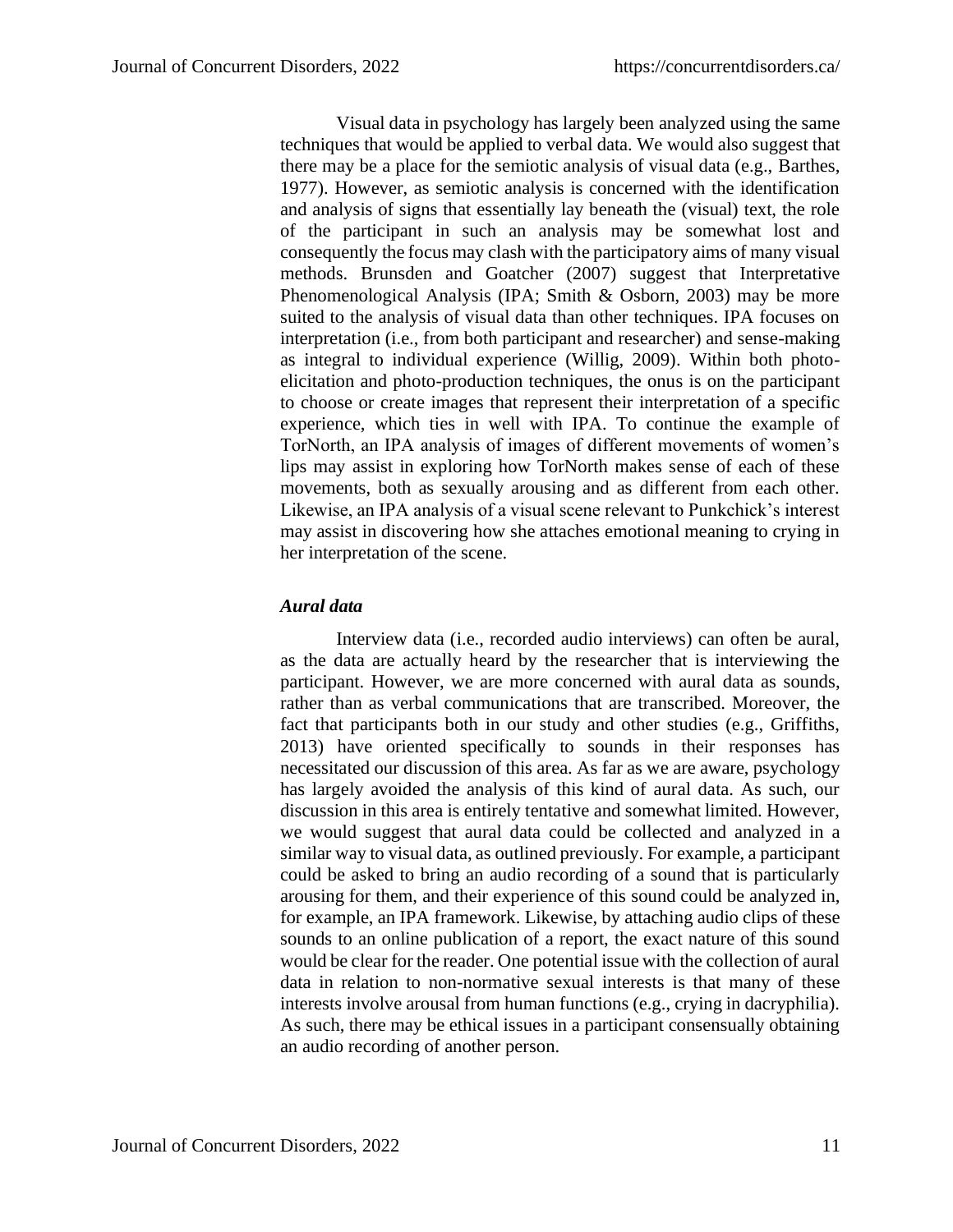## *Written and screen representations*

We have already outlined how screen representations of crying could be collected through photo-elicitation techniques and analyzed using, for example, IPA. However, both written and screen representations exist as artefacts independent from the participant. The question here then, is how written and screen representations could enrich data analysis, without being analyzed specifically themselves (i.e., as might be done in film or literary studies).

As we have previously outlined, studies into non-normative sexual interests have a tendency to assume that 'real-life' sexual experiences occur and may constitute the interest in its entirety. In the first instance, it may be of use for a researcher to bear in mind that their participant may not engage in 'real-life' sexual practices. Indeed, with the wealth of screen and written media in North America and Western Europe, it is easy imagine that alternative representations may be more accessible than 'real-life' sexual practices. This consideration could be implemented in the form of the research question (e.g., a question that directly looks at the use of nonfiction texts in relation to non-normative sexual interests) or in the interview schedule (i.e., accommodating for questions that address alternative representations of the subject of the interest). Although the participants in our study were forthcoming with regards to their use of alternative representations, this may not always be the case and may be worth anticipating in the study design.

The extent to which written and screen representations could subsequently enrich analysis may depend on how familiar the researcher is with the written or screen media in question. In our example from Angela M's data (above), a researcher who is a familiar with either *Wuthering Heights* or *Jayne Eyre* may be able to draw on this knowledge in their analysis of the extract. However, this does not necessarily have to be the case. With regards to Angela M's data, the first author was unfamiliar with the aforementioned novels, but was familiar with Aristotle's analysis of tragedy. Furthermore, Angela M herself orients towards this by specifically mentioning *"catharsis".* Either way, it would seem apparent that researchers should be able to enrich their analysis in some way. In the above data, this could constitute an interpretative act, whereby the researcher interprets Angela M's enjoyment of crying in relation to romantic hero archetypes (e.g., Heathcliff and Mr. Rochester). Alternatively, it could involve a discussion of the discursive deployment of literary terms (e.g., catharsis) to construct Angela M's interest as not just sexual, but also intellectual. The nature of the analysis and the resources that the researcher has drawn upon could quite easily form part of an introspective reflexivity (Finlay, 2002).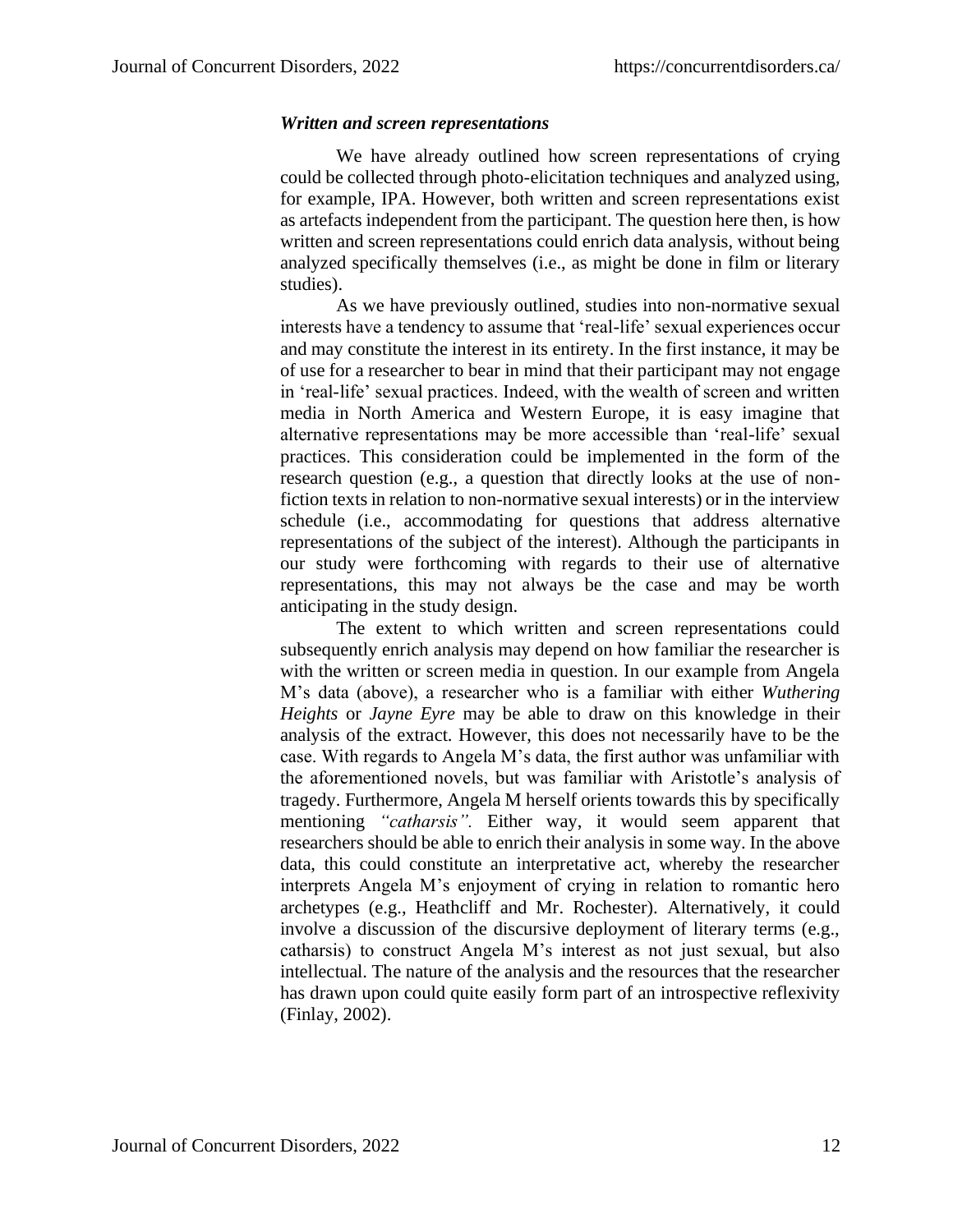# **Conclusion**

In this paper we have highlighted how previous studies into nonnormative sexual interests have neglected specific analysis of sensory aspects (e.g., visual and aural), as well as alternative representations of sexual practices (e.g., screen and written). The examples from our own data suggest that participants with dacryphilic interests orient towards sensory aspects and alternative representations. As such, we feel that these aspects of experience are worthy of further exploration and that there are contemporary data collection and analytic frameworks in which to do this (e.g., visual methods, IPA, etc.). Although the aforementioned discussion is based around a small study of one specific non-normative sexual interest (i.e., dacryphilia) and may therefore be somewhat limited, we believe that the nature of other non-normative sexual interests may entail participant orientation to the aforementioned sensory aspects and alternative representations. We hope that this paper can encourage other researchers to bear these suggestions in mind in their future research.

### **Funding**

None.

# **Declaration of conflict of interest**

None.

# **Availability of data and material**

Not applicable. All data taken from previously published papers

# **Author's contributions**

The first author wrote the first draft of the paper. The second author revised subsequent drafts and also did all the revisions of the paper following the feedback from the journal reviewers.

# **Ethics and informed consent**

Not applicable. No primary data were collected.

# **Ethics Approval**

Not applicable. No primary data were collected.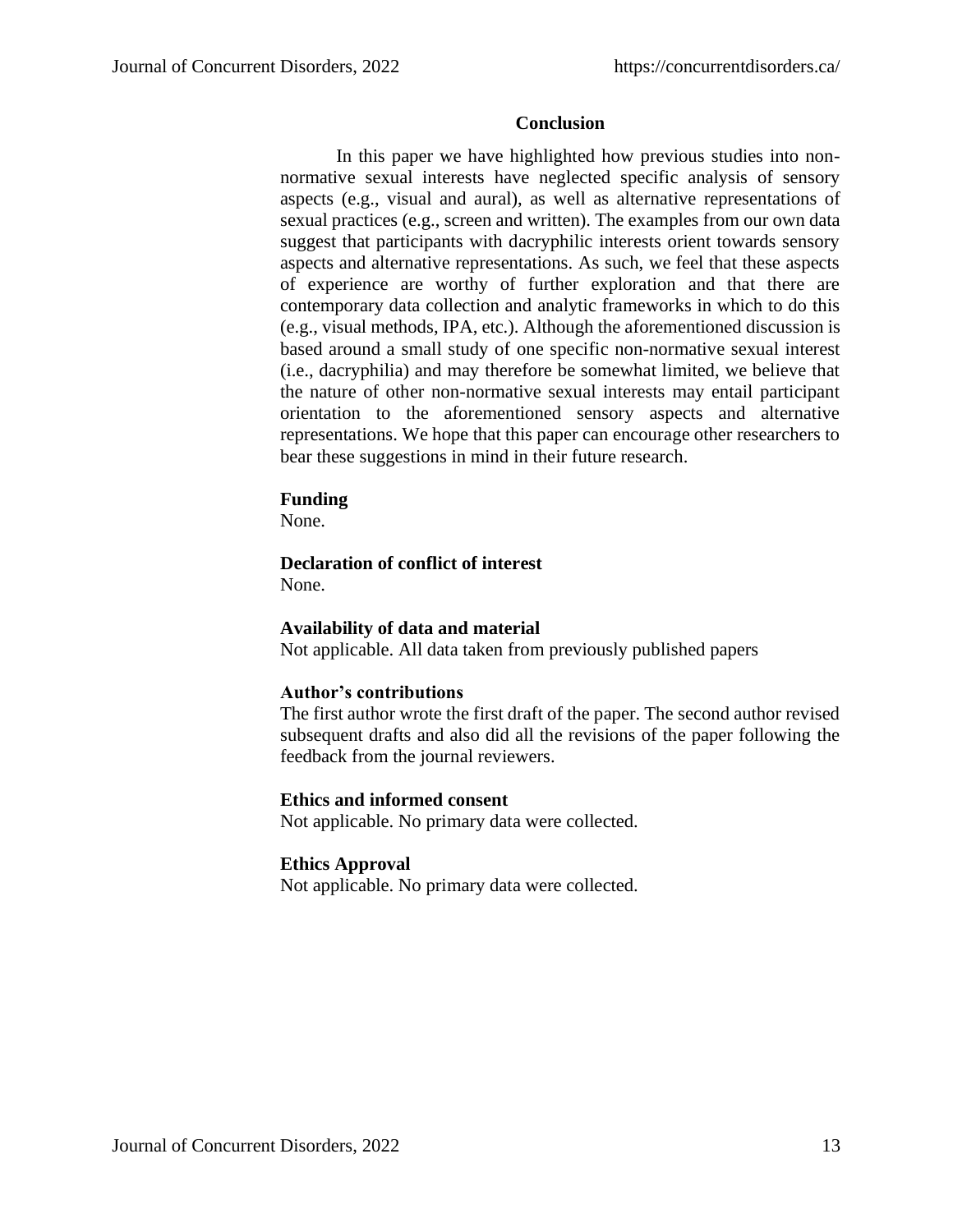# **References**

- Aggrawal, A. (2009). A new classification of necrophilia. *Journal of Forensic and Legal Medicine*, 16, 316-320.
- Aggrawal, A. (2011). A new classification of zoophilia. *Journal of Forensic and Legal Medicine*, 18, 73-78.
- American Psychiatric Association. (2013). *Diagnostic and statistical manual of mental disorders* (5th ed.). Arlington, VA: American Psychiatric Publishing.
- Barker, M. (2013). Consent is a grey area? A comparison of understandings of consent in Fifty Shades of Grey and on the BDSM blogosphere. *Sexualities*, *16*(8), 896-914.
- Barthes, R. (1977). *Image music text*. London: Fontana Press.
- Bowes-Catton, H., Barker M., & Richards, C. (2011). 'I didn't know that I could feel this relaxed in my body.' Using visual methods to explore bisexual people's embodied experiences of identity and space. In P. Reavy (Ed.), *Visual methods in psychology: Using and interpreting images in qualitative research* (pp. 255-270). Hove: Psychology Press.
- Braun, V. & Clarke, V. (2006). Using thematic analysis in psychology. *Qualitative Research in Psychology, 3*, 77-101.
- Bruno, R. L. (1997). Devotees, pretenders and wannabes: Two cases of Factitious Disability Disorder. *Journal of Sexuality and Disability,* 15, 243-260.
- Brunsden, V., & Goatcher, J. (2007). Reconfiguring photovoice for psychological research. *Irish Journal of Psychology*, *28*(1-2), 43-52.
- Brunsden, V., Goatcher, J. & Hill, R., (2009). Photographic methods: An under used approach. *Social Psychology Review, 11*(1), 45-50.
- Burr, V. (2003). *Social constructionism*. London: Routledge.
- Cronin, Ó. (1998). Psychology and photographic theory. In J. Prosser (Ed.), *Image-based research: A sourcebook for qualitative researchers* (pp. 69-83). London: Falmer Press.
- De Silva, P. & Pernet, A. (1992). Pollution in 'Metroland': An unusual paraphilia in a shy young man. *Sexual and Marital Therapy, 7*, 301-306.
- Finlay, L. (2002). Negotiating the swamp: the opportunity and challenge of reflexivity in research practice. *Qualitative Research*, *2*(2), 209-230.
- Greenhill, R. & Griffiths, M. D. (2015). Compassion, dominance/submission, and curled lips: A thematic analysis of dacryphilic experience. *International Journal of Sexual Health*, 27, 337-350.
- Greenhill, R. & Griffiths, M. D. (2016). Sexual interest as performance, intellect and pathological dilemma: A critical discursive case study of dacryphilia. *Psychology and Sexuality, 7*, 265- 278.
- Griffiths, M. D. (2013). Eproctophilia in a young adult male. *Archives of Sexual Behavior*, *42*(8), 1383-1386.
- Griffiths, M. D. (2019). Salirophilia and other co-occurring paraphilias in a middle-aged male: A case study. *Journal of Concurrent Disorders, 1*(2), 1-8.
- Harper, D. (2002). Talking about pictures: A case for photo elicitation. *Visual Studies*, *17*(1), 13- 26.
- Jenkins, R. E. & Thomas, A. R. (2004). *Deviance online: Portrayals of bestiality on the internet.* New York: Center for Social Science Research.
- Love, B. (1992). *The encyclopedia of unusual sex practices*. London: Abacus.